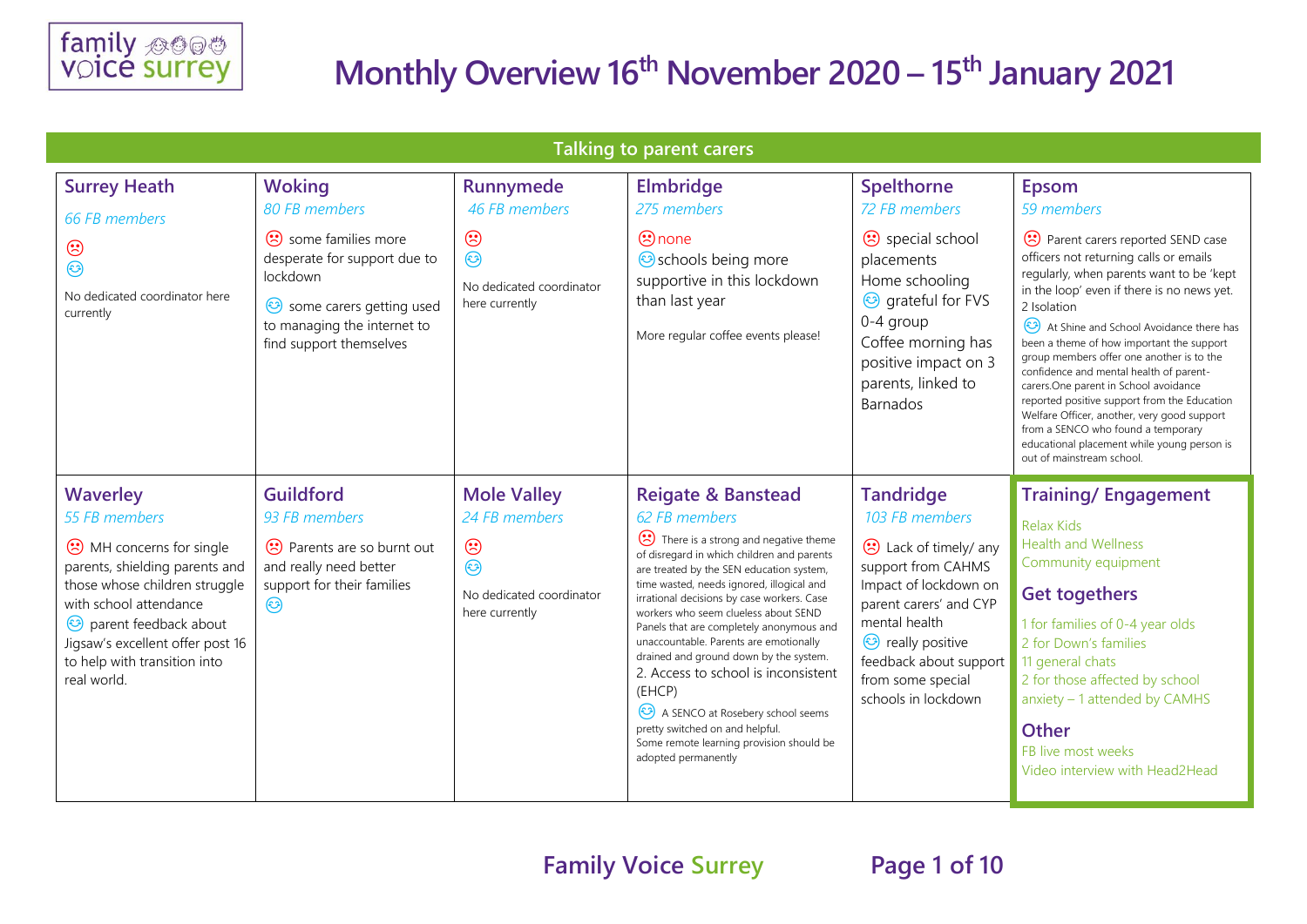

**what we're hearing** 

*In one word tell us how you're feeling: this mood picture is fed back to partners and has been really powerful in conveying the impact of services and support*

*Facebook page followers: 2126 Facebook closed parent group members: 527 Combined local Facebook group membership:935* *New FVS members: 76*

not-so-bad-now-I've-cleaned overwhelmed

*Tell us your Story: We respond to each story and signpost where relevant. When issues are repeated, we feed those back to relevant leads in SCC and health, and will be using this overview document to inform you of progress.*

6 Stories received through formal channels. This is separate to the general feedback received via our coffee mornings, events, and Facebook contact with parents.

Themes :

*EHCP process*: how can SCC decide a type of placement that is contrary to the recommendation of parents, teachers and therapists? Why am I already on my 3rd case worker in less than a year?

*Transport:* Poor communication about post 16 contributions; transport team saying that direct payments can be used for transport to school,

concerns of covid safety in crowded taxis with children unable to wear masks

*After school care:* difficulty in accessing after school care with direct payments, and exclusion of children from after school activities because transport will not flex to accommodate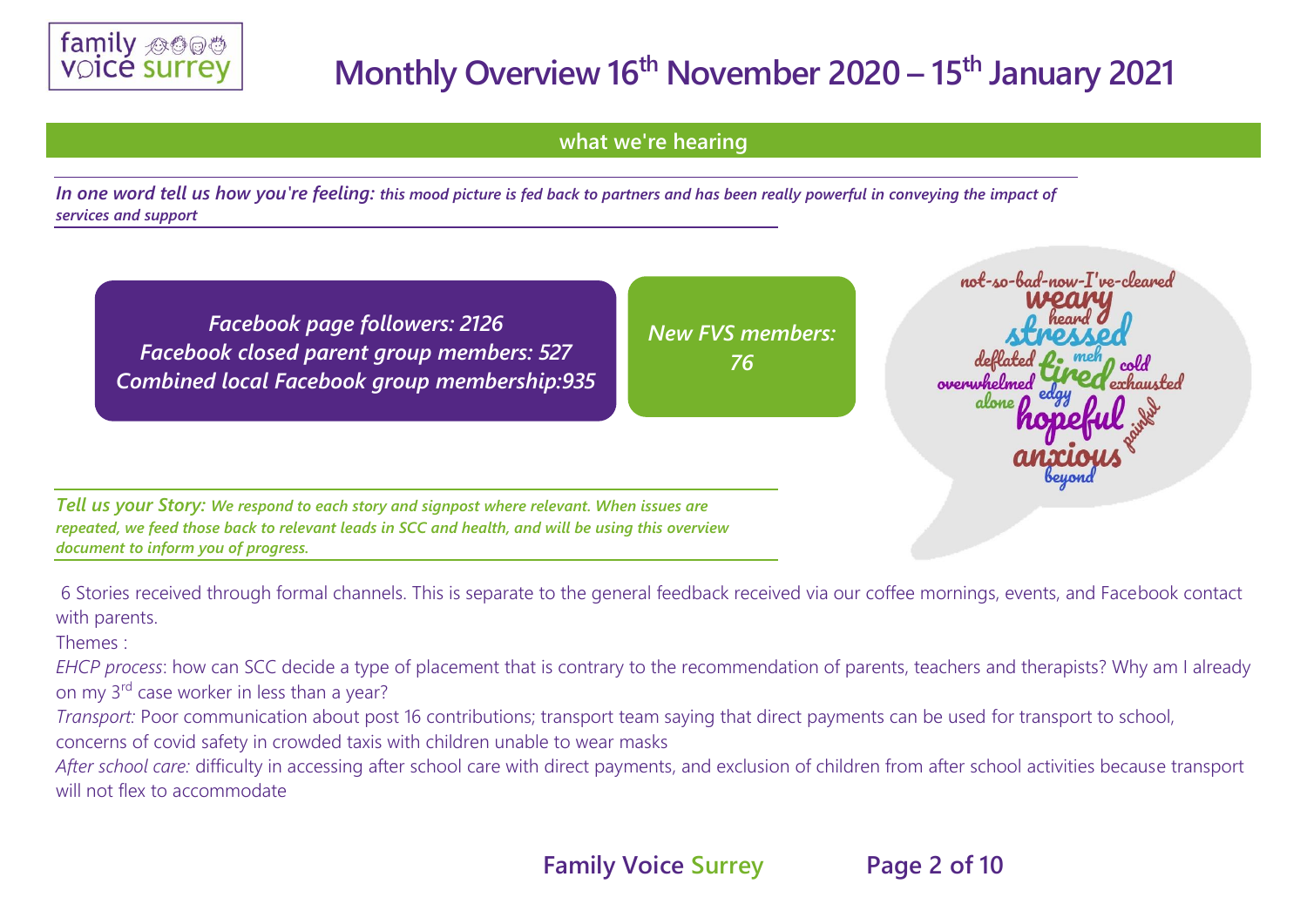

### **Answers to your questions**

### **A big thank you to those local area officers and practitioners who have taken the time to send us these answers.**

1. Why is the system for personal budget payments so complicated and can it be set out clearly and publicly, to avoid confusion?

Thank you for sharing your concerns about Personal Budgets. We have identified the need to make clearer the criteria for obtaining a personal budget and its use. We are encouraging caseworkers to specify what the personal budget is for in EHCPs to prevent any confusion. Personal budgets can be for Education, Health and Social care and these each have their own different criteria and processes. It is our hope to simplify these over time. A revised Personal Budget policy is being drafted which we will share with FVS before it is finalised.

#### 2. What are the positive lessons being learned from the current covid arrangements?

COVID has presented many challenges as well as opportunities for services and professionals to think creatively and innovatively about how they deliver services. It has also enhanced partnership working between FVS and a range of services and agencies. The commitment to supporting young people has seen the development of virtual assessments, remote learning and innovative processes for ensuring young people receive specialist equipment and support if they need it. Parents have expressed an appreciation of remote learning opportunities.

In addition COVID has enhanced the development of on line tools to support those who are anxious and need access to emotional and wellbeing support. It has escalated a wide range of digital tools to support young people and adults – KOOTH and QWELL All of this work is being supported by the healthy schools approach which embraces all aspects of well-being.

#### **The following are examples of hew ways of working in partnership and providing support to individuals which have developed during the COVID pandemic:**

- Linking up with the local community fridge initiative and delivering food parcels for local families enabled doorstep youth work to continue and built networks with other organisations.
- Craft packs sent to CYP and photos of their creations posted on the LYP Instagram account. Instagram also popular with CYP accessing gender identity support to share good news/ tips for well-being/ photos.
- "Imagine"- horticultural project for CYP known to criminal system and those NEET.
- Local care home offered grounds to be used for work experience /outside space. "1000 hours outside" initiative recognises impact of fresh air/ space on our mental health.
- DA services sent well-being boxes, including play items that helped the non-abusive parent enjoy interacting with CYP to build confidence and weekly conversations boosted mental health and well-being. Group agreed on value of practitioners working in partnership with parents to help them provide therapy/ support for CYP.
- Older young carers linked in with the Beauty Bank to receive much appreciated beauty supplies.

#### **From whole schools health and wellbeing approach**

• There has been a greater overarching focus upon health, wellbeing and their links to achievement and positive outcomes for children and young people.

## **Family Voice Surrey Page 3 of 10**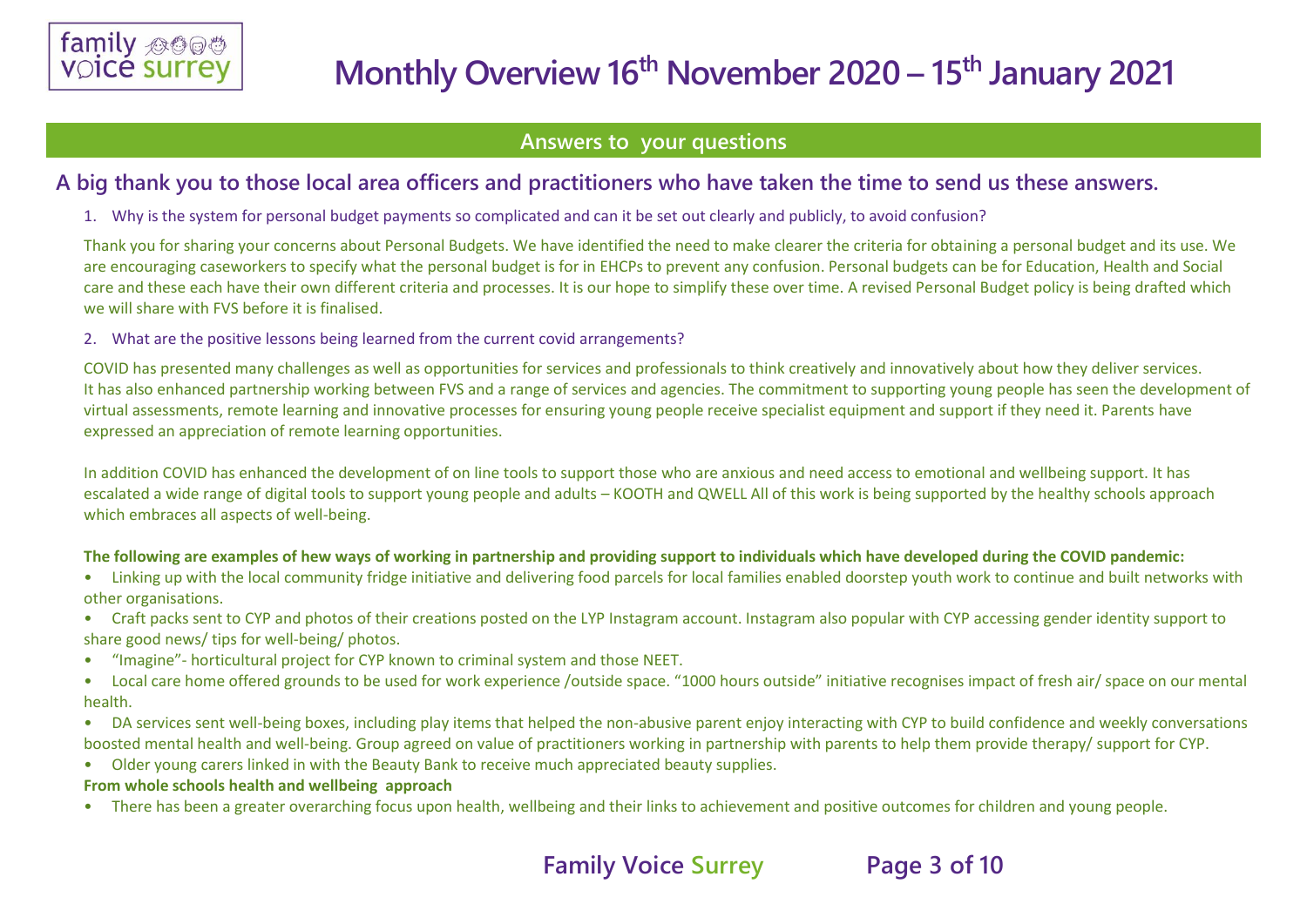

- Surrey CC services, directorates, partners, charities and the third sector are working increasingly closely together aiding a graduated approach to meeting the needs of children and young people.
- There has been remote support and training for teachers and school staff relating to bereavement, developing increasingly supportive practices in order to promote joined up working – through the suicide thematic review, and developing universal prevention and targeted support via Surrey Healthy Schools.
- There has been increased use of the School Nursing Chat Health texting service for secondary aged pupils.
- 3. What is being done to reduce the unacceptably long waiting times for CYP to be assessed for ASD and ADHD?

A number of actions have been taken to address this issue – including the commissioning of a number of specialist providers to support the assessments of those who may have an ASD and or ADHD need. A comprehensive set of arrangements have been implemented which see a significant reduction in those waiting to be assessed month by month and a complete clearing of the waiting list by October 2021. In addition the I THRIVE model is being rolled out as new approach to emotional wellbeing across the County.

4. How can parents ensure that schools are supporting their children better while waiting for a neurodevelopmental assessment? Schools still say they need a diagnosis first.

Schools and other partners are all being supported to understand the neurodevelopmental pathways which include the provision of support to young people without the need for a diagnosis.

Across the partnership all services are considering what is ordinarily available that schools, parents and families can access to support young people without the need for an assessment.

The L – SPA provides the opportunity for parents to request support and to speak to a professional from a multi-disciplinary team who will sign post and guide parents to access support without a diagnosis or specialist assessment. In addition the local offer web site has been update to ensure it is up to date and parents can self-refer to services.

Schools are at the centre of these developments and training continues though this is often virtual training to COVID. The team developing the Neurodevelopmental pathway are developing tools and guides that will be available in all settings to ensure young people are supported whilst they wait for an assessment. Parents may also wish to refer to the content of the SEN report on the school website as to how they will support all children in their school

5. Where can we find more information on transition/colleges

Information should be available on the local offer website regarding colleges in the local area. The post 16 team are developing a brochure which will set out the different transitions options for young people as they prepare for adulthood. Post Covid the County would like to repeat the road show it undertook in 2020 which enables them to meet a large number of parents and young people. The roadshows allowed the council to demonstrate and discuss with young people and their parents the wide range of options for young people as they transition from children services to adult services.

All colleges in surrey can be found here: All schools and colleges in Surrey - GOV.UK - [Find and compare schools in England \(compare-school-performance.service.gov.uk\)](https://www.compare-school-performance.service.gov.uk/schools-by-type?step=default&table=schools®ion=936&la-name=surrey&geographic=la&for=16to18) transition support is also available via [ASC: Surrey Transitions Team | Surrey Local Offer](https://www.surreylocaloffer.org.uk/kb5/surrey/localoffer/service.page?id=Un3BfZUcb18#:~:text=The%20Transition%20Team%20at%20Surrey,at%20when%20they%20turn%2018.)

The link to the Local offer site may be useful for parents, carers and young people[: Preparing for Adulthood | Surrey Local Offer](https://www.surreylocaloffer.org.uk/kb5/surrey/localoffer/advice.page?id=3GuUkA50n04)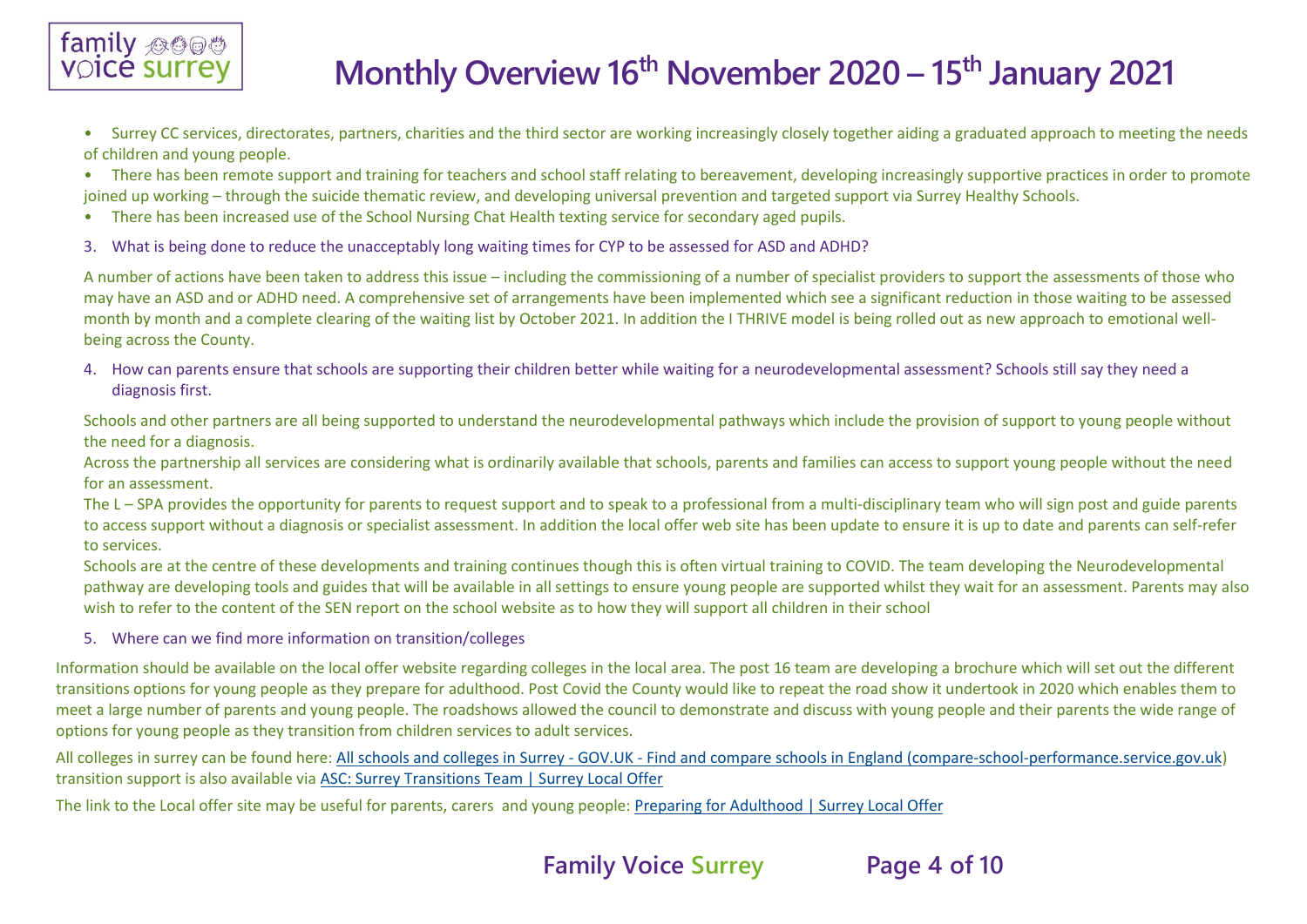

#### **Questions from our members**

#### **SCC Case workers:**

- 1. Staff are still failing to respond to parents' calls/emails and failing to update parents over ongoing issues. What can parents do to move things forward?
- 2. What are the job priorities of case workers?
- 3. What are they judged on in the performance of their jobs?
- 4. Does this impact the way they treat parents?
- 5. What training do they have in SEND?
- 6. Why is there such a high turnover of case workers?

#### **Children missing education:**

- 1. None of the school avoidance group reported their children accessing Access2Education which seemed surprising. Is there any guidance as to how to access educational support for your child if they are out of full-time education? Is A2E the best route or are there other options that parents can pursue? Hard to find options on Local Offer page.
- 2. How many children and young people with SEND are there in Surrey currently with no appropriate educational provision?

#### **Neurodevelopmental issues:**

- 1. Can we have more information on the ASD pathways? Some sessions would be very well attended and in demand!!
- 2. What is being done to improve access to ADHD assessments, and to provide support to children and young people with ADHD?

#### **Covid/Lockdown:**

- 1. How many people have made the decision to home school (with reduced educational quality) because they were concerned that the taxi bubbles differ to the school bubbles i.e. that going to school posed too big a risk due to transport arrangements?
- 2. Parents are feeling great expectations to ensure that their SEND children are completing home schooling work, and to "prove" the work that they are doing. What is the council's position on this?

#### **Social Care:**

- 1. What should be in the care section of an EHCP? Seems many people get told if they don't have a social worker this section should be blank. Is this the case?
- 2. If a child has limited independence skills but has no social worker or social care involvement should there be anything in the care section particularly as they go into post 16?
- 3. Why does the SCC Transition Team not support disabled young people who have ADHD, while it does support those who have ASD?

#### **Sleep issues:**

1. How are our local health services supporting families with sleep? Is it differentiated for children with ASD and ADHD?

## **Family Voice Surrey Page 5 of 10**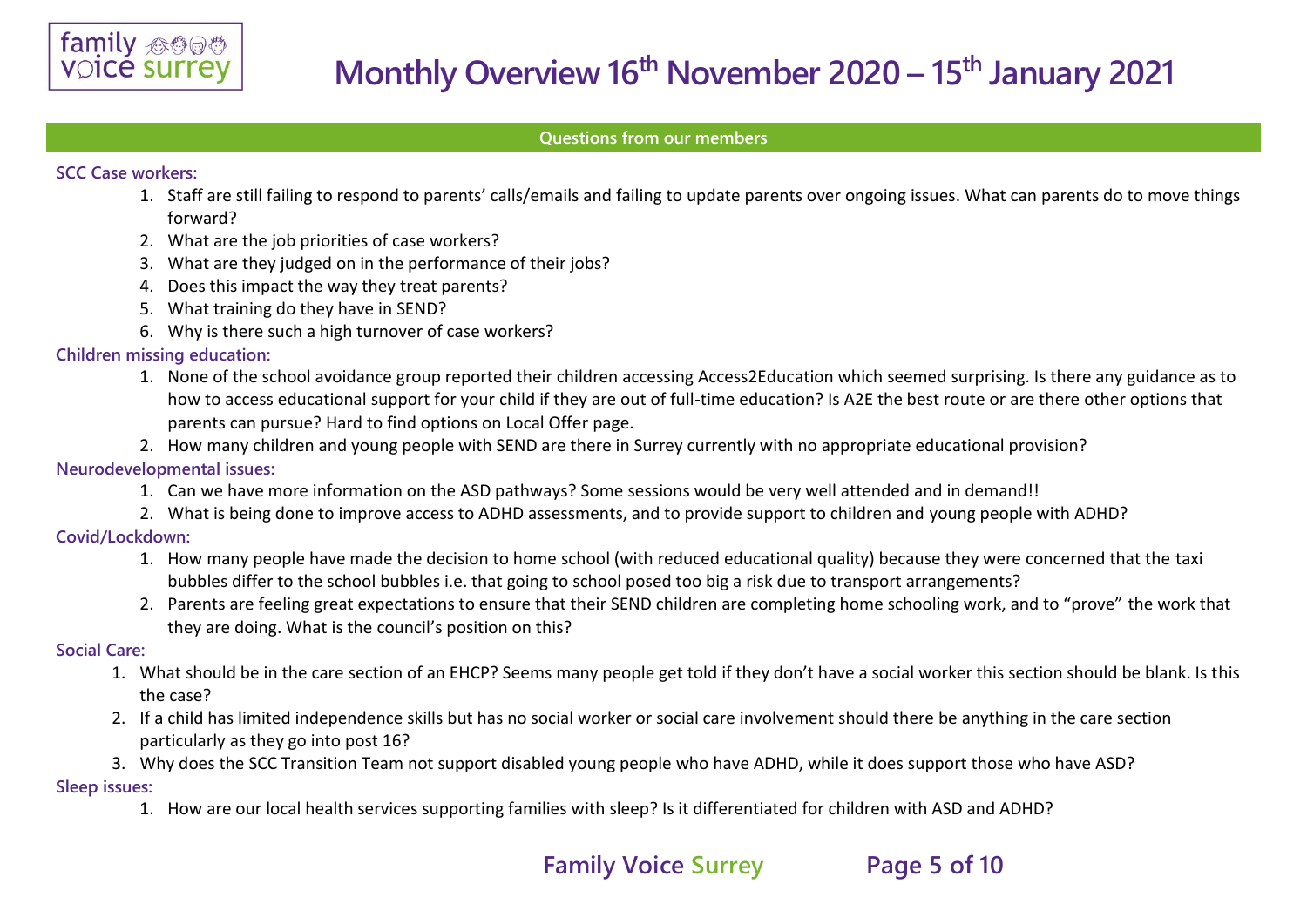

**Project update** 

# **Monthly Overview 16 th November 2020 – 15th January 2021**

**Participation work** 

| <b>TIPLE UPULL</b> |                                                                                                                                                                                                                                                                                                                                                                                                                                                                                                                                                                                                                                                                                                                                                                                                                                                                         |  |  |  |
|--------------------|-------------------------------------------------------------------------------------------------------------------------------------------------------------------------------------------------------------------------------------------------------------------------------------------------------------------------------------------------------------------------------------------------------------------------------------------------------------------------------------------------------------------------------------------------------------------------------------------------------------------------------------------------------------------------------------------------------------------------------------------------------------------------------------------------------------------------------------------------------------------------|--|--|--|
| Project            | <b>Update</b>                                                                                                                                                                                                                                                                                                                                                                                                                                                                                                                                                                                                                                                                                                                                                                                                                                                           |  |  |  |
| Autism strategy    | Three workshops were held at the beginning of December to get feedback from autistic people and their families about<br>progress. These were attended by around 50 people each time and FVS acted as one of several facilitators. One of the workshops<br>was dedicated to adults with autism while the other two were open to all and included autistic adults, family members, carer's,<br>and professionals. They were very positive events and I'm pleased to say that the feedback provided has already changed the<br>direction in which the strategy will be developed in a good example of peoples voices being heard. There is a timeline imposed<br>on the project but we continue to ensure that your voice is are at the centre of the process.                                                                                                             |  |  |  |
| Local offer        | The local offer review has been paused whilst other work including the Little Help Shop is ongoing.                                                                                                                                                                                                                                                                                                                                                                                                                                                                                                                                                                                                                                                                                                                                                                     |  |  |  |
| <b>CAMHS</b>       | Alongside the Reigate and Banstead coordinator we invited two Consultant Psychiatrists from SaBP into the USSA support group.<br>This enabled parent carers to have an open discussion about the experiences they and their children have when having<br>difficulties in attending school due to anxiety. This took place on the 13 <sup>th</sup> of January and parents have subsequently been asked<br>to feedback on any good practice examples from past experience. Some of this feedback with hopefully be used towards a<br>training manual and a video resource. CAMHS will be presenting developments around the new proposed Neurodevelopmental<br>pathway to the team at Family Voice Surrey in February and we hope to have more presentations and sessions focussing on the<br>development of the EWMH support offer for parents over the next few months. |  |  |  |
| $0 - 4$            | We have continued to attend the 0-4 Project Board, co-lead on one of the workstreams and attend another workstream which<br>looks at the experiences of families whose children will need to access a greater level of support in order to meet their needs. We<br>have continued to develop the 0-4 support group for parent carers who have children aged 0-4 and will be working on getting<br>guest speakers booked in for the next few months. The aim is that we will be developing case studies from parent carers to<br>highlight experiences at different stages within the early years journey.                                                                                                                                                                                                                                                               |  |  |  |
| school absence     | A meeting held with the person in charge of reviewing alternative provision in Surrey was very fruitful. We were able to highlight<br>the experience that you have shared with us, particularly those of you whose children struggle with school attendance due to<br>high anxiety. It was agreed that FVS Should be closely involved in the mobilisation of any new strategy and that while this group<br>of children may be small it's crucial to ensure they are not left behind.                                                                                                                                                                                                                                                                                                                                                                                    |  |  |  |

## **Family Voice Surrey Page 6 of 10**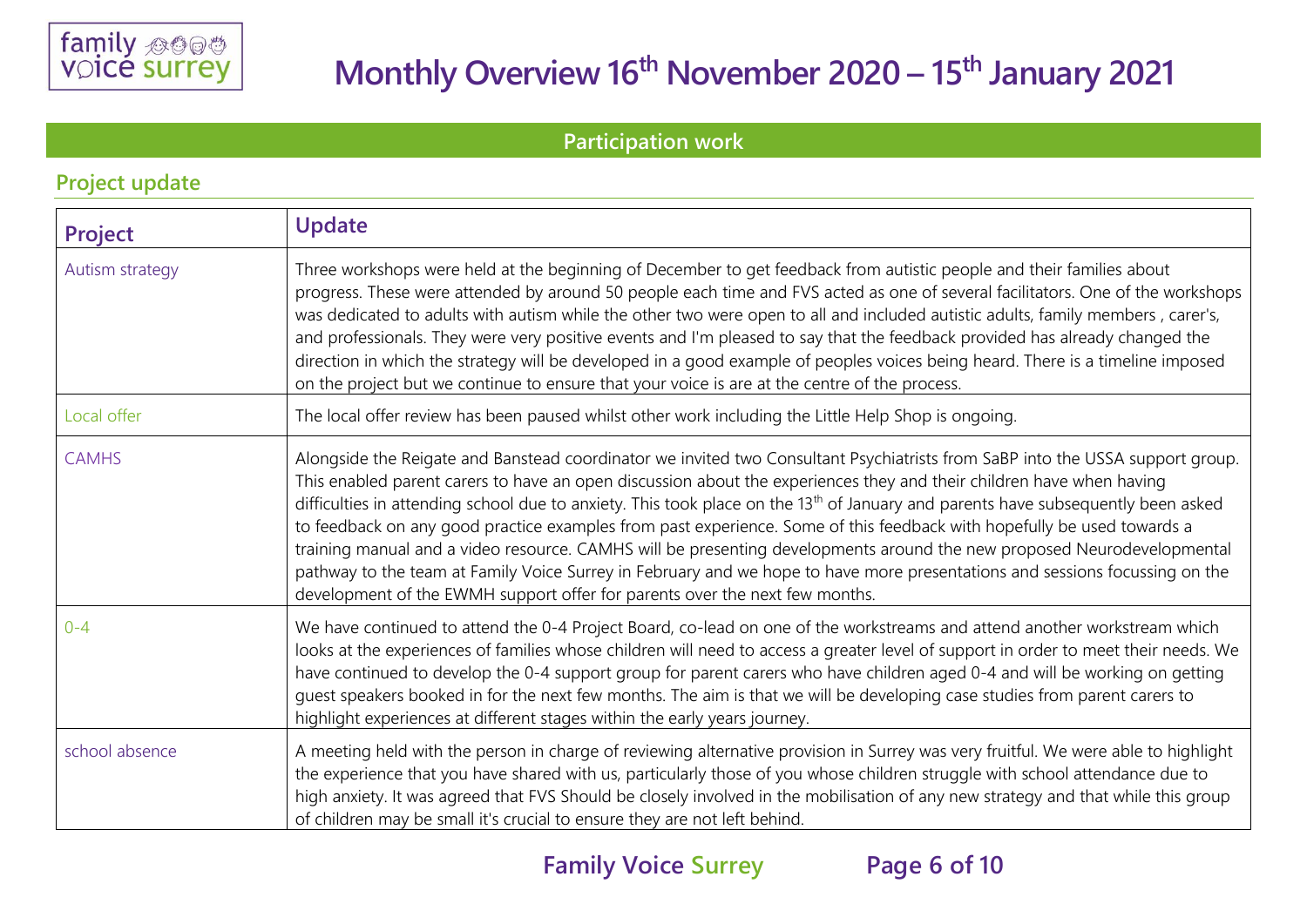

|                        | FVS participated in the formal review by DfE/NHSE of Surrey's progress against their action plan (following the Ofsted revisit in<br>2019) regarding persistent absence. We were pleased with the transparency of data that officers shared with us and in the<br>meeting. while data shows improvements, we also shared that your experience is not necessarily yet reflecting that positive<br>change. We all agreed that this is an area but continues to require improvement regardless of monitoring by higher authorities.                                                                                                                                                                                                                                                                                                                                                                                                                                                                                                                                                                                  |
|------------------------|-------------------------------------------------------------------------------------------------------------------------------------------------------------------------------------------------------------------------------------------------------------------------------------------------------------------------------------------------------------------------------------------------------------------------------------------------------------------------------------------------------------------------------------------------------------------------------------------------------------------------------------------------------------------------------------------------------------------------------------------------------------------------------------------------------------------------------------------------------------------------------------------------------------------------------------------------------------------------------------------------------------------------------------------------------------------------------------------------------------------|
| <b>Direct Payments</b> | We have attended two fortnightly check-in meetings which were also attended by representatives from both Childrens Services<br>and Adult Social Care. This has enabled FVS to quickly highlight any Direct Payments issues raised by parent carers and to also<br>raise any queries in relation to the impact of COVID-19. FVS recommended that additional more detailed comms were sent out<br>via the post to all Direct Payment recipients about the rate change. FAQs and a letter were then co-produced with FVS and were<br>then distributed to all families. FVS helped to host a Direct Payments engagement event for parent carers on the 3 <sup>rd</sup> of<br>December. This was for families who had expressed an interest in being involved in future engagement events in the Direct<br>Payment 2020 survey. The event gave families an additional opportunity to feedback on what had been going well, what areas<br>needed to improve with Direct Payments as well as hearing more about a future engagement opportunity. A date will be planned<br>for an additional engagement event this year. |
| <b>Short Breaks</b>    | The initial Short Breaks Strategic Forum took place which we attended. This is attended by staff from SCC's Commissioning team<br>and representatives from a wide range of Short Breaks providers. This has enabled us to highlight any queries raised by parent<br>carers, the importance of the Short Breaks service for families and any gaps in services. It also enables us to get an update on the<br>impact of COVID19 on these services. We were able to get an update on the recent Short Breaks survey and highlighted the short<br>timeframe that parents had to complete the survey, an extension was put in place for the survey.                                                                                                                                                                                                                                                                                                                                                                                                                                                                    |
| <b>Health</b>          | We have queried health issues raised by parent carers with the Designated Clinical Officer for SEND. In partnership with the SCC<br>Commissioning team FVS agreed to host the Community Equipment Service Engagement Event. This gave parent carers the<br>opportunity to get feedback from the survey which was undertaken in early 2020. It also gave parent carers another opportunity<br>to feedback on the recent experiences they had had when receiving equipment and the service currently provided by Millbrook<br>Healthcare, who are currently commissioned to provide this service. A summary of the feedback from the 2020 survey has been<br>published and FVS will help to distribute this.                                                                                                                                                                                                                                                                                                                                                                                                        |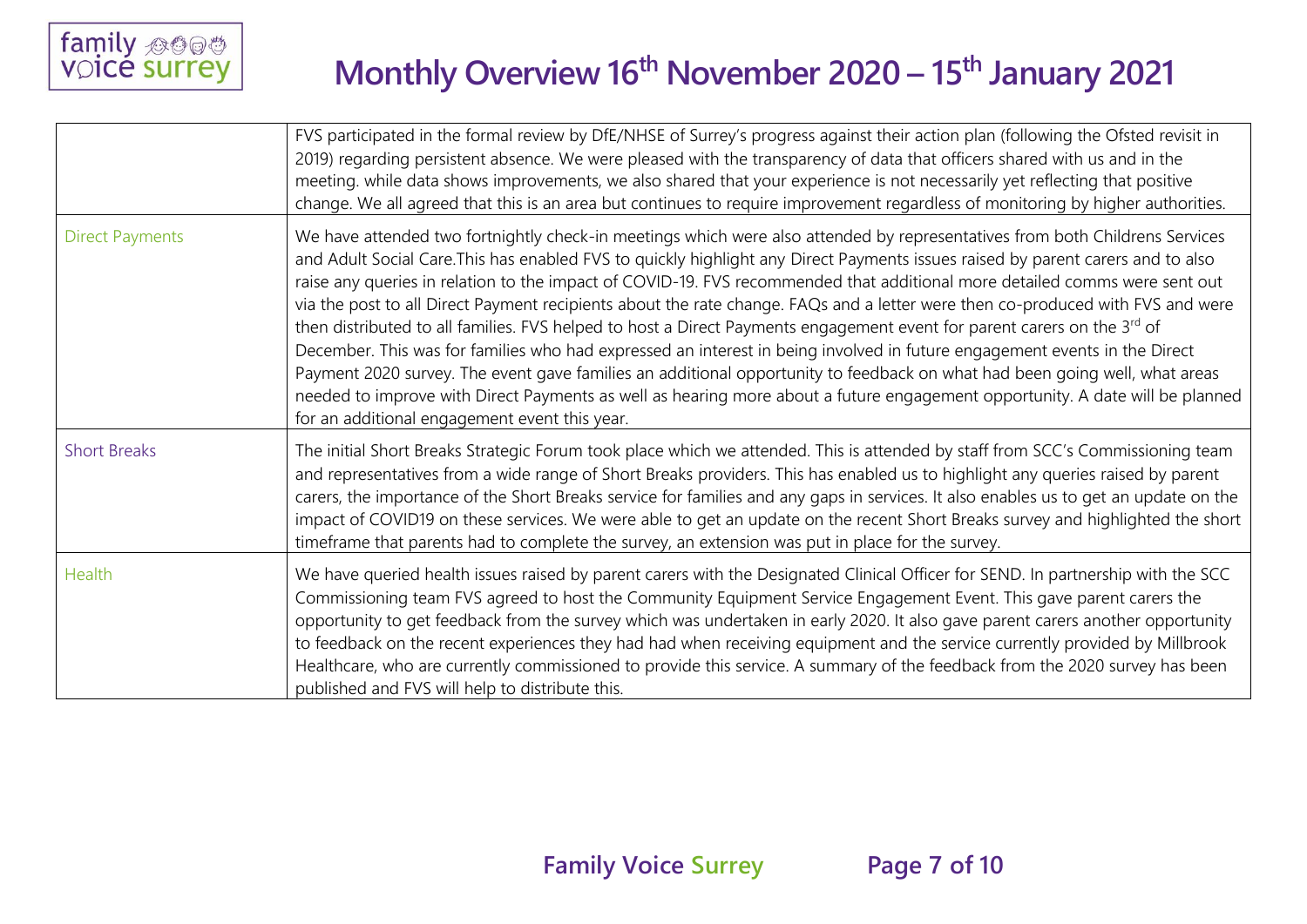

### **Meetings attended**

- SEND systems partnership board
- Surrey Mental Health Summit
- FVS/SCC Escalation process meeting
- NNPCF regional meeting
- Catch up with Liz Mills
- Alternative Provision Strategy meeting
- FVS and the UVP team
- Autism strategy workstream meetings
- Preparation and meeting DfE and NHSE
- Autism Strategic Board (x2)
- Schools Forum induction
- 3 Autism Strategy workshops as facilitators
- Schools Forum
- Autism Strategy post workshop meeting
- Review of EHCP information for Local Offer
- Meeting with Assistant directors for Vulnerable Learners to discuss parent issues
- Parental preference research meeting
- Introduction to Rachael Wardell, new DCS
- Meeting with Appeer
- Catch up with Hayley Connor and Liz Mills
- Quarterly meeting with elected councillors (led by Julie Iles)
- LD & ASD Programme Board
- Preparing an induction programme with SCC for the new Engagement & Coproduction manager
- Several meetings with 0-4 Workstream co-lead from Surrey Youth Focus
- 'Enabling Families to Thrive' 0-4 workstream meetings (x2)
- Direct Payments comms meeting and prep for parent carer feedback sessions
- Local Offer Project Board meeting
- SEMH Project Board meeting
- 'Families who need more help' 0-4 workstream meeting (x2)
- Short Breaks Strategic Forum
- Direct Payments fortnightly meeting with Children's Services and Adult Social Care (x2)
- Direct Payments Quarterly Steering Group Meeting
- 0-4 Project Board Meeting
- Prep meeting for Community Equipment Service Engagement Event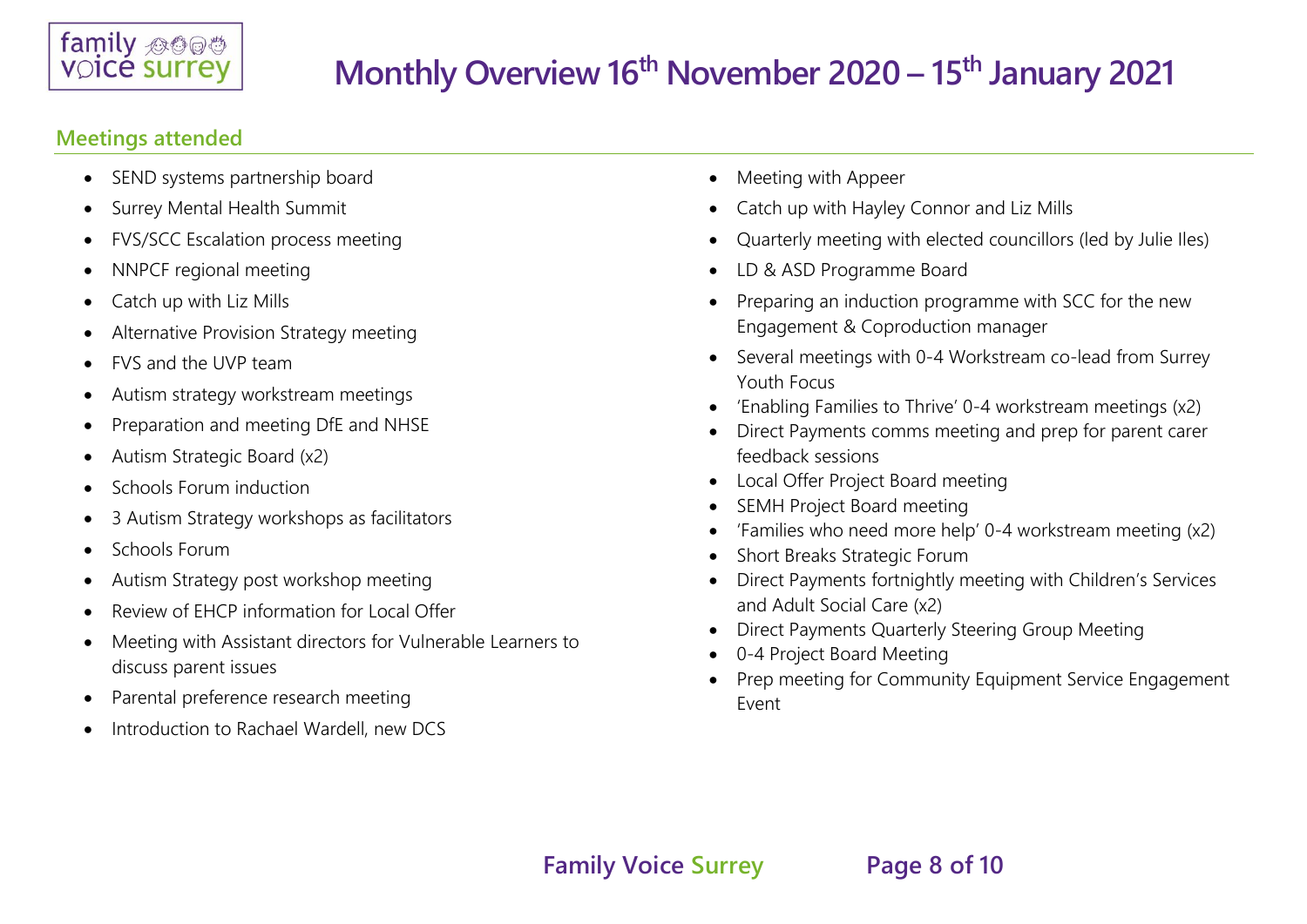

### **Other!**

### **Interviewing**

Surrey County council asked Family Voice Surrey to be a key partner in interviewing, appointing and inducting a new Engagement and Co production Manager. This post has been in place for about 18 months but the person we have been working with has recently been promoted. We welcomed the inclusion of Family Voice to this process as this post is key to true collaboration. The interview panel consisted of FVS operations lead and The SEND transformation programme service manager at SCC. We interviewed four candidates and were unanimous and enthusiastic in the candidate that was appointed. We have more recently worked together on developing an induction programme and look forward to welcoming the new manager in the next couple of weeks.

### **You said, we did…**

Hopefully this will become a regular part of the overview. This month we will focus on one issue that was of great concern to many parents. SCC posted a consultation on Surrey Says about an aspect of SEND funding. This caused a lot of confusion and concern. We clarified our general position regarding the processes we follow about whether we promote a consultation or not: find it [here!](https://www.familyvoicesurrey.org/single-post/consultations) We then took the time to discuss and debate the issues as a team, and presented our response to Schools Forum, where we were given the time to

verbalise the concerns we had based on many of our members' contributions. We then published our response [here.](https://www.familyvoicesurrey.org/single-post/fvs-s-response-to-the-additional-needs-funding-consultation)

Look out for "you said, we did" blog posts on our website…

**Family Voice Surrey Page 9 of 10**